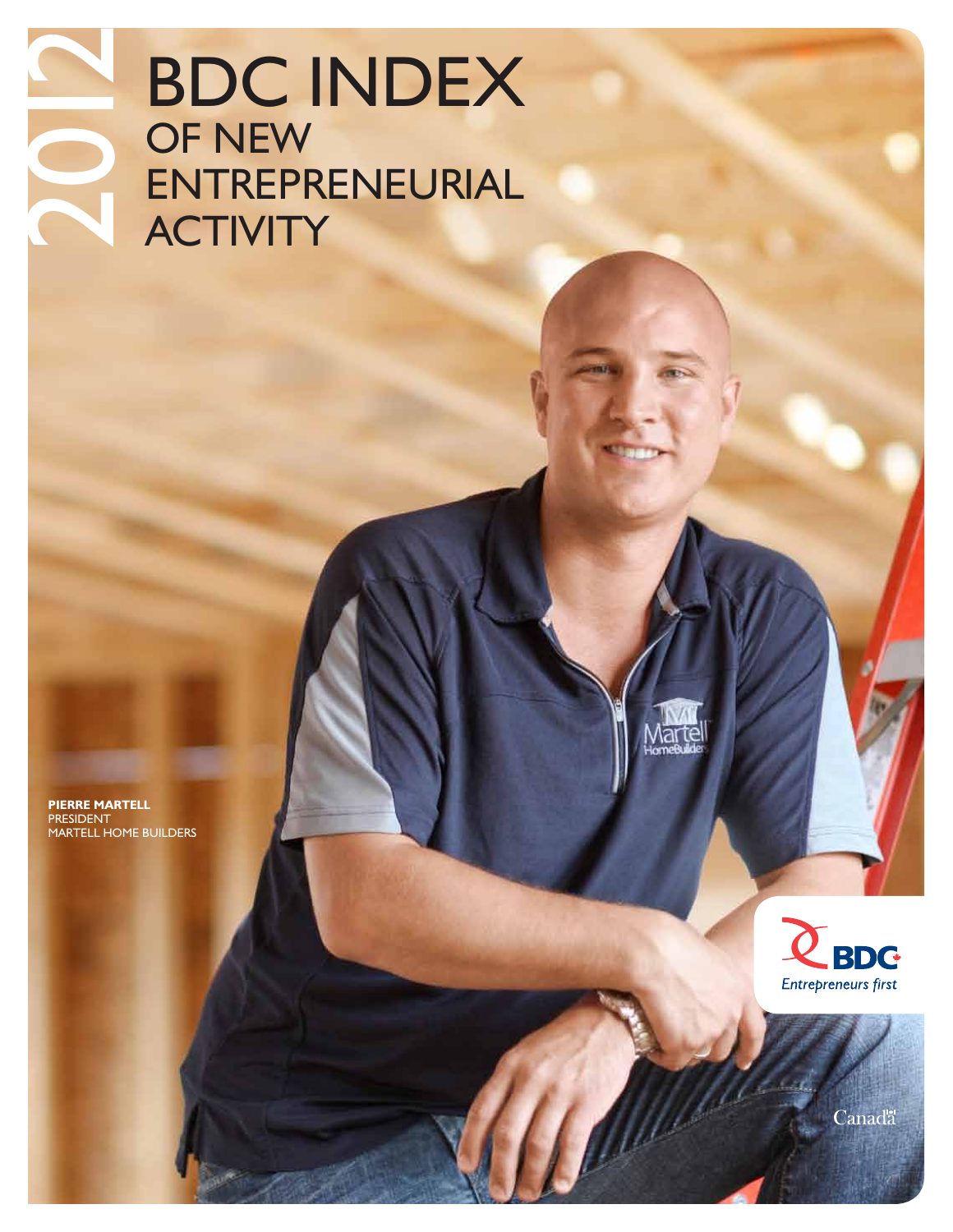This research was prepared by the Research and Economic Analysis team from Marketing and Public Affairs. Reliance on and use of this information is the reader's responsibility.

Copyright © 2012 Business Development Bank of Canada

**1 888 INFO BDC | bdc.ca**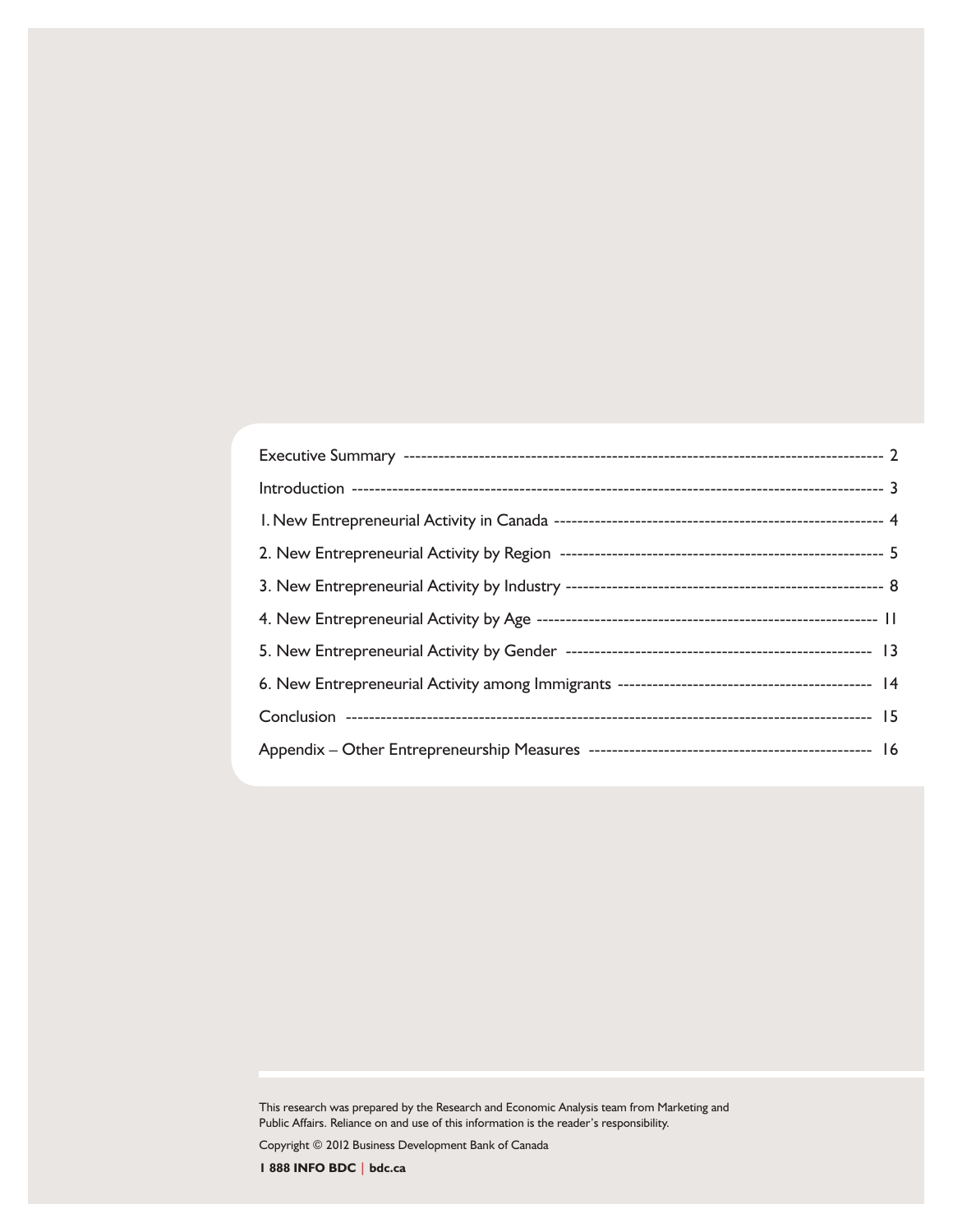## EXECUTIVE SUMMARY

**The intensity at which entrepreneurs launch new ventures is a key indicator of economic dynamism within a country.**

**BDC created an Index of New Entrepreneurial Activity to provide up-to-date information on where the greatest entrepreneurial dynamism resides in the country, and the characteristics of new entrepreneurs.**

**Since the last recession, the BDC Index shows a reduced intensity of new entrepreneurial activity across the country, both at the national level and in all regions.**

- > The intensity at which entrepreneurs launch new ventures is a key indicator of economic dynamism within a country, and an important driver of job creation and innovation. The slow economic recovery and the impending impact of Canada's aging population further highlight the importance of entrepreneurial activity as a means to sustain our levels of prosperity and standard of living.
- > BDC created an Index of New Entrepreneurial Activity to provide up-to-date information on where the greatest entrepreneurial dynamism resides in the country, and the characteristics of new entrepreneurs.
- > The Index measures, as a proportion of the overall labour force, the number of Canadians who became independent workers and hired employees in the past year. In 2011, 43,200 Canadians became self-employed and hired employees. With 18,699,400 individuals in the labour force for the same period, the BDC Index was 0.23% (43,200/18,699,400).
- > Since the last recession, the BDC Index shows a reduced intensity of new entrepreneurial activity in the country, both at the national level and in all regions. British Columbians are the most entrepreneurial in the country, followed by individuals in the Prairies. Ontarians have been the most reluctant to launch new ventures since the recession. The BDC Index in Quebec has increased almost to the national level but remains lower than pre-recessionary levels. The BDC Index for the Atlantic region is equal to the national average, although it has dipped over the last two years.
- > In 2011, industries posting the largest proportions of new entrepreneurs were construction (BDC Index of 0.49%), accommodation and food services (0.42%), and professional services (0.38%).
- > Canadians aged 25 to 44 have a greater tendency to launch new businesses. However, the BDC Index has steadily declined within this age group, while increasing amongst older individuals.
- > In general, women are less likely than men to become entrepreneurs. In 2011, the BDC Index was 0.31% for men, more than double that for women (0.14%).
- > Canadian immigrants have a higher tendency to launch new ventures than individuals born in Canada. In 2011, the BDC Index was 0.35% for immigrants compared to 0.20% for nonimmigrants.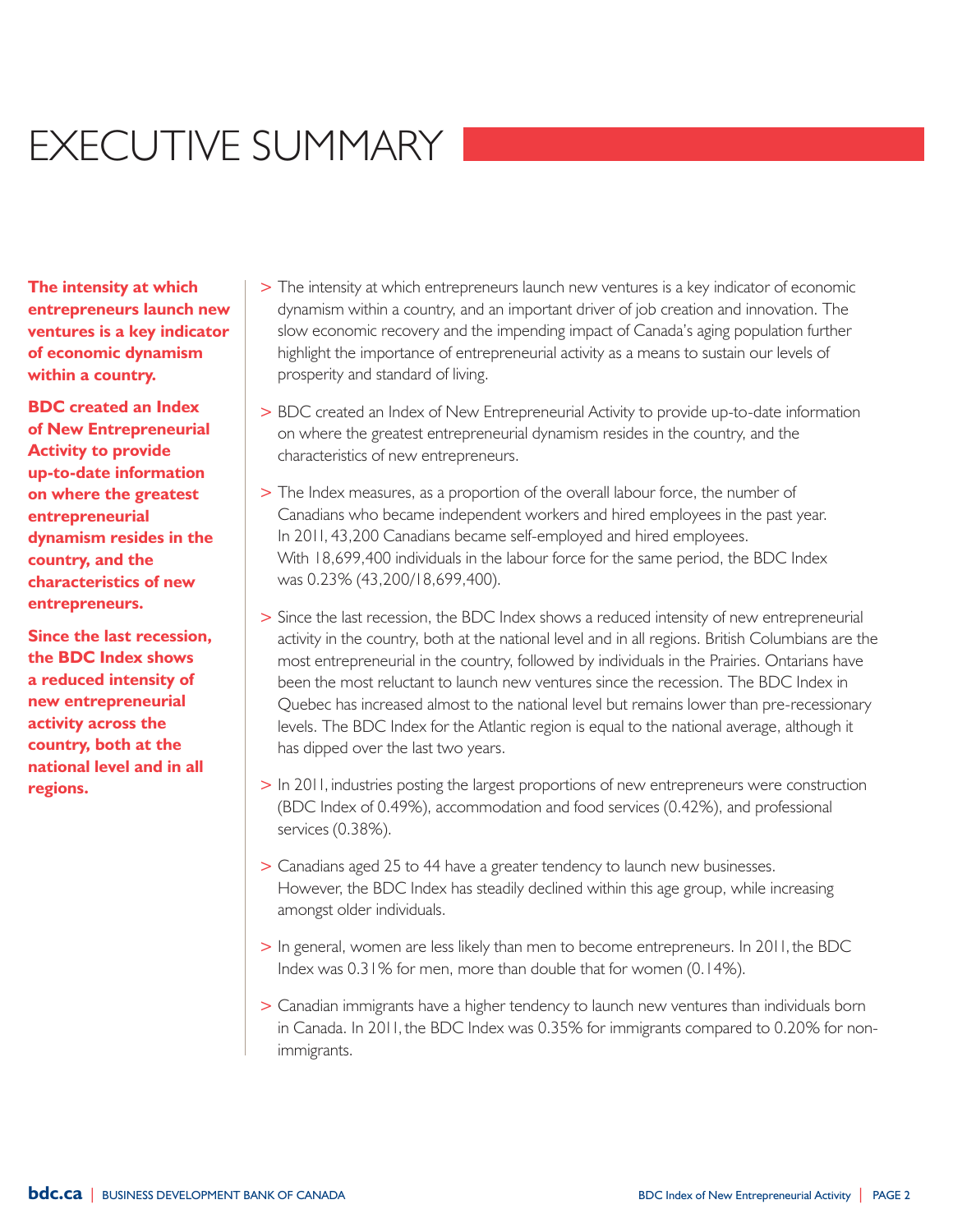### Introduction

**BDC's Index of New Entrepreneurial Activity measures new independent workers with employees as a proportion of the total labour force. For instance, in 2011, 43,200 Canadians became independent workers and also hired employees, out of a total of 18,699,400 Canadians in the labour force. That year, the BDC Index of New Entrepreneurial Activity was therefore 0.23% (43,200/18,699,400).**

The intensity at which entrepreneurs launch new ventures is a key indicator of economic dynamism within a country. It is also an important driver of job creation and innovation. The slow economic recovery and the impending impact of Canada's aging population further highlight the importance of entrepreneurial activity as a means to sustain our prosperity and standard of living.

Timely information on the appearance of new firms in Canada is not easily available. Inspired by the Kauffman Index of Entrepreneurial Activity<sup>1</sup> in the U.S., BDC decided to use a similar methodology and create its own Index of New Entrepreneurial Activity. This Index measures the yearly appearance of new independent workers who hire employees. It allows us to obtain up-to-date information about individuals creating businesses in Canada.

The BDC Index is based on Statistics Canada's Labour Force Survey (LFS).The LFS is a monthly survey of a sample of 56,026 individuals who are 15 years old or more. With this, we have access to recent data on the number of individuals who have become independent workers within the past 12 months and who have employees working for them.<sup>2</sup> BDC's Index of New Entrepreneurial Activity measures new independent workers<sup>3</sup> with employees as a proportion of the total labour force. For instance, in 2011, 43,200 Canadians became independent workers and also hired employees, out of a total of 18,699,400 Canadians in the labour force.<sup>4</sup> That year, the BDC Index of New Entrepreneurial Activity was therefore 0.23% (43,200/18,699,400).

This report presents the evolution of the BDC Index from 2000 to 2011. It compares the prerecession period with the economic crisis and subsequent recovery phase. The Index also looks at how entrepreneurial trends vary by region, industry, age group, gender and for immigrants. It allows us to obtain valuable insights on where the greatest entrepreneurial dynamism resides in the country.

<sup>1.</sup> Kauffman Foundation, *Kauffman Index of Entrepreneurial Activity 1996-2011*, March 2011. The Kauffman Index captures all new business owners, including those who are employers or non-employers. The Kauffman Index and other entrepreneurial measures are presented in Appendix 1.

<sup>2.</sup> We consider that these independent workers are in fact entrepreneurs, as opposed to those who work for themselves and do not hire employees.

<sup>3.</sup> In this study, the term "independent worker" is used as a synonym for "self-employed".

<sup>4.</sup> Canadian Labour Force is composed of civilian workers or unemployed individuals actively looking for a job and who are 15 years old or more.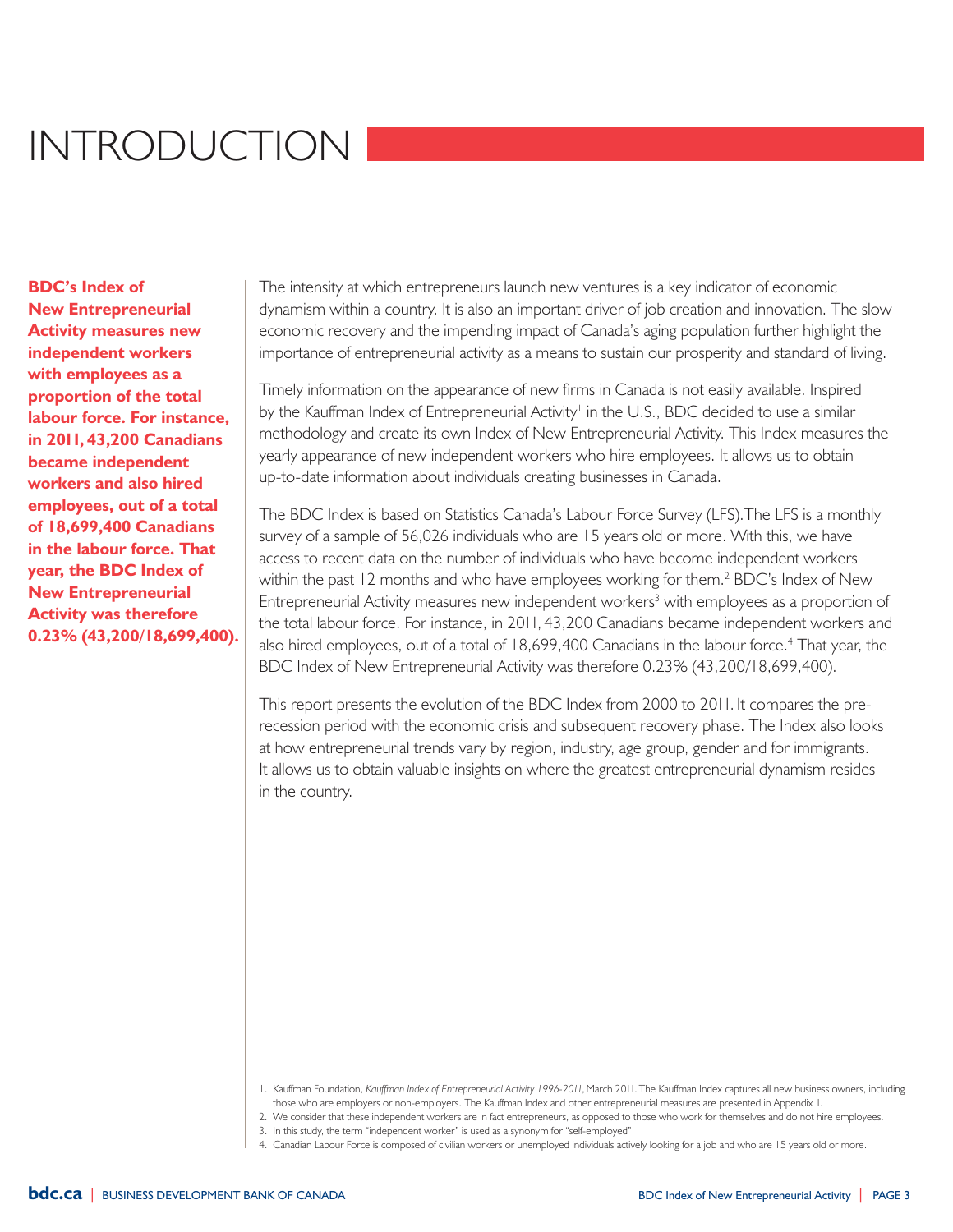

### New Entrepreneurial Activity in Canada

**The level of entrepreneurial activity is clearly not on an upward trend.**

**It also appears that the recession and following slow economic recovery did not provide fertile ground for entrepreneurship.**

Canadians who are independent workers (self-employed) and, in addition, hire employees, can be considered as constituting the country's pool of entrepreneurs. In 2011, 835,100 individuals had this status. They accounted for 4.47% of the 18,699,400 Canadians in the labour force. Among those who were selfemployed, 43,200 people were new to the job, i.e., they had become independent workers within the last 12 months and, at the same time, created jobs. Therefore, the proportion of new entrepreneurial activity within the labour force was 0.23% that year (43,200/18,699,400). This constitutes the "BDC Index of New Entrepreneurial Activity".

In Figure 1 below, we observe that the BDC Index peaked in 2005, attaining 0.3%. It declined in subsequent years and remained slightly lower than during the first half of the last decade. In the same graph, we indicate the share of all self-employed (SE) individuals with employees within the labour force. This includes recent and older ones. We notice that this share increased over the past two years but remains lower than in some of the previous years.

Based on these two indicators, the level of entrepreneurial activity is clearly not on an upward trend. What is somewhat puzzling is that the BDC Index began to decrease even prior to the recession. One explanation could be that the tight labour market we experienced during this period of solid economic growth did not entice individuals to leave the labour market and launch new businesses. It also appears that the recession and following slow economic recovery did not provide fertile ground for entrepreneurship.

### Figure 1: 2000 TO 2011 TREND IN NEW ENTREPRENEURIAL ACTIVITY IN CANADA

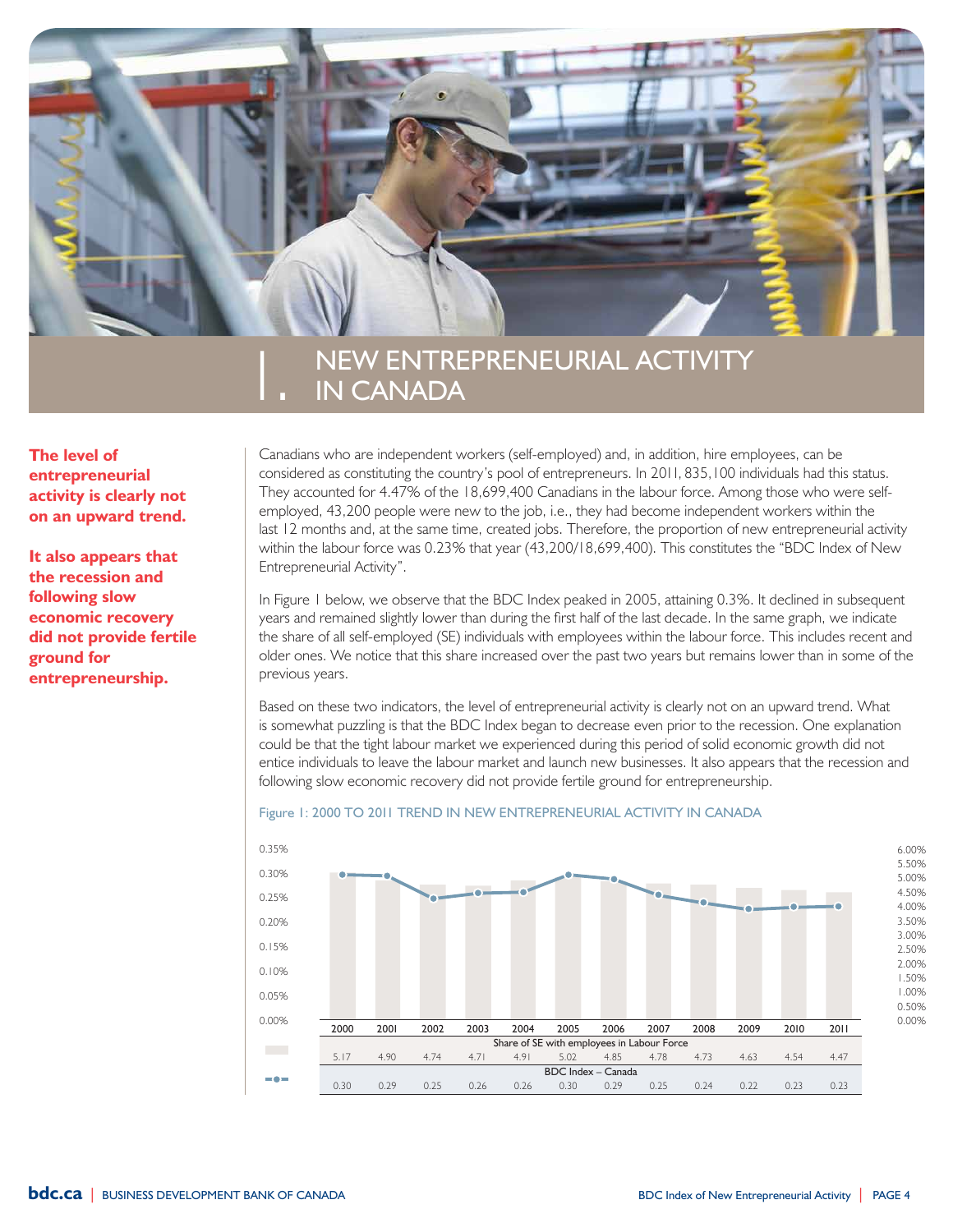

## NEW ENTREPRENEURIAL ACTIVITY<br>BY REGION

**In the Atlantic region, the BDC Index is more volatile and generally holds above the national index.**

**At 0.23% in 2011, the BDC Index for Quebec reached the national index, although still lower than its peak of 0.29% in 2001 and 2005.** The national picture of new entrepreneurial activity hides various regional dynamics. In the Atlantic region, for instance, the BDC Index is more volatile and generally holds above the national index. This was particularly true during the recession. Overall, however, new entrepreneurial activity is on a downward trend and the share of the labour force occupied by self-employed individuals with employees has decreased steadily over the years. At 0.23% in 2011, the BDC Index for the Atlantic region is now equal to the national index.

### Figure 2: ENTREPRENEURIAL ACTIVITY - ATLANTIC



In Quebec, both the BDC Index and the share of self-employed workers with employees have generally been lower than the national average over the decade. At 0.23% in 2011, the BDC Index for Quebec reached the national index; although still lower than its peak of 0.29% in 2001 and 2005.



#### Figure 3: ENTREPRENEURIAL ACTIVITY - QUEBEC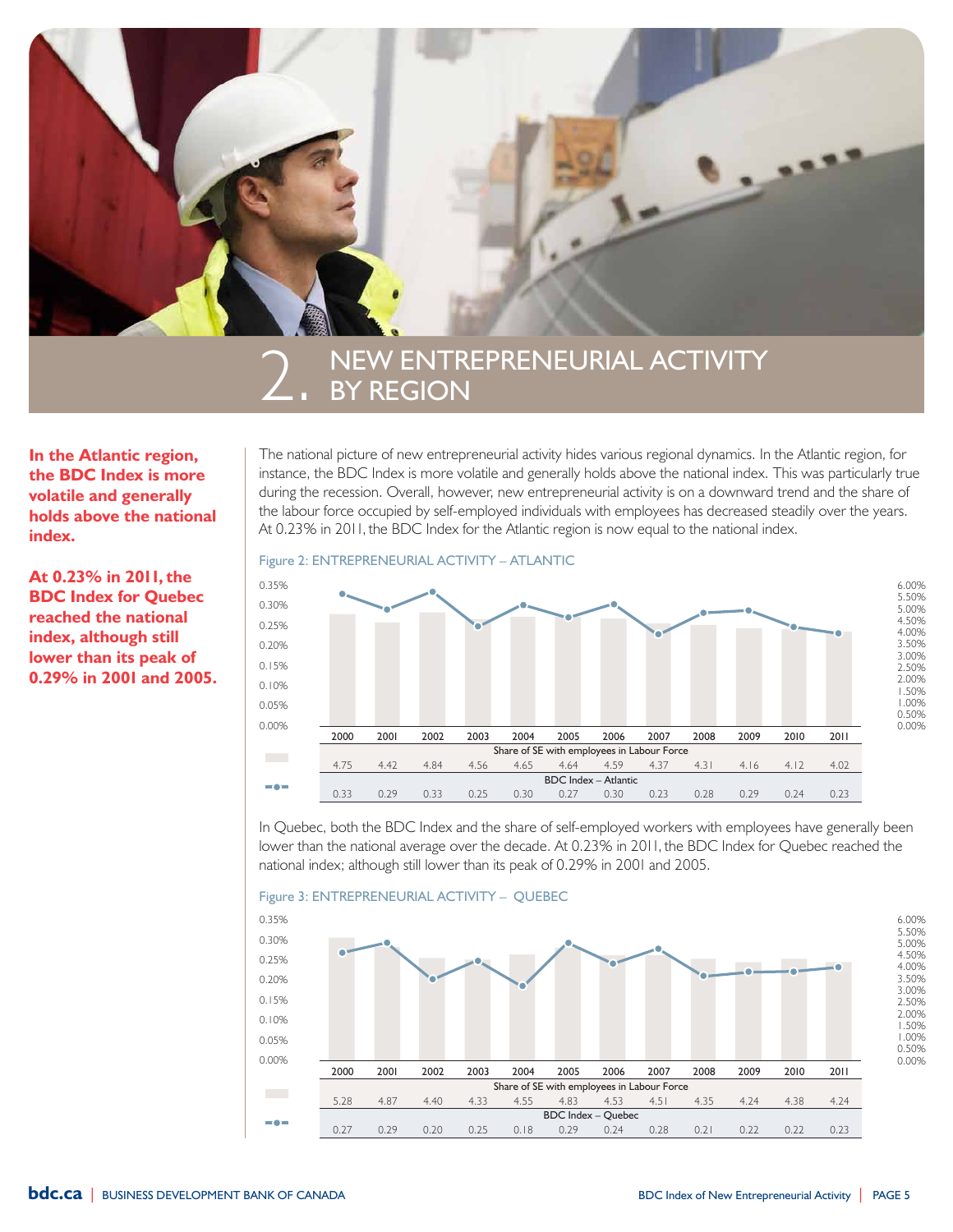**New entrepreneurial activity in Ontario experienced a significant decrease during the recession.** 

**The levels of the BDC Index for the Prairies are in line with what we would expect from Canada's most dynamic economic region.**

New entrepreneurial activity in Ontario experienced a significant decrease during the recession. The BDC Index for this province dropped to a low of 0.17% in 2008. It recovered to 0.22% in 2011, close to the national average. In the Ontario labour force, the proportion of self-employed workers with employees remained slightly lower than the national average over the period.

### Figure 4: ENTREPRENEURIAL ACTIVITY - ONTARIO



The levels of the BDC Index for the Prairies are in line with what we would expect from Canada's most dynamic economic region. Despite decreasing in 2009, the Index remained above the national average for most of the period. From its 2006 peak of 0.38%, it reached a low of 0.22% in 2011. It has remained low by historical standards over the last three years. It is also worth noting that the proportion of employers within the labour force is generally higher than average.



#### Figure 5: ENTREPRENEURIAL ACTIVITY - PRAIRIES

0.00% 0.50% 1.00% 1.50% 2.00% 2.50% 3.00% 3.50% 4.00% 4.50% 5.00% 5.50% 6.00%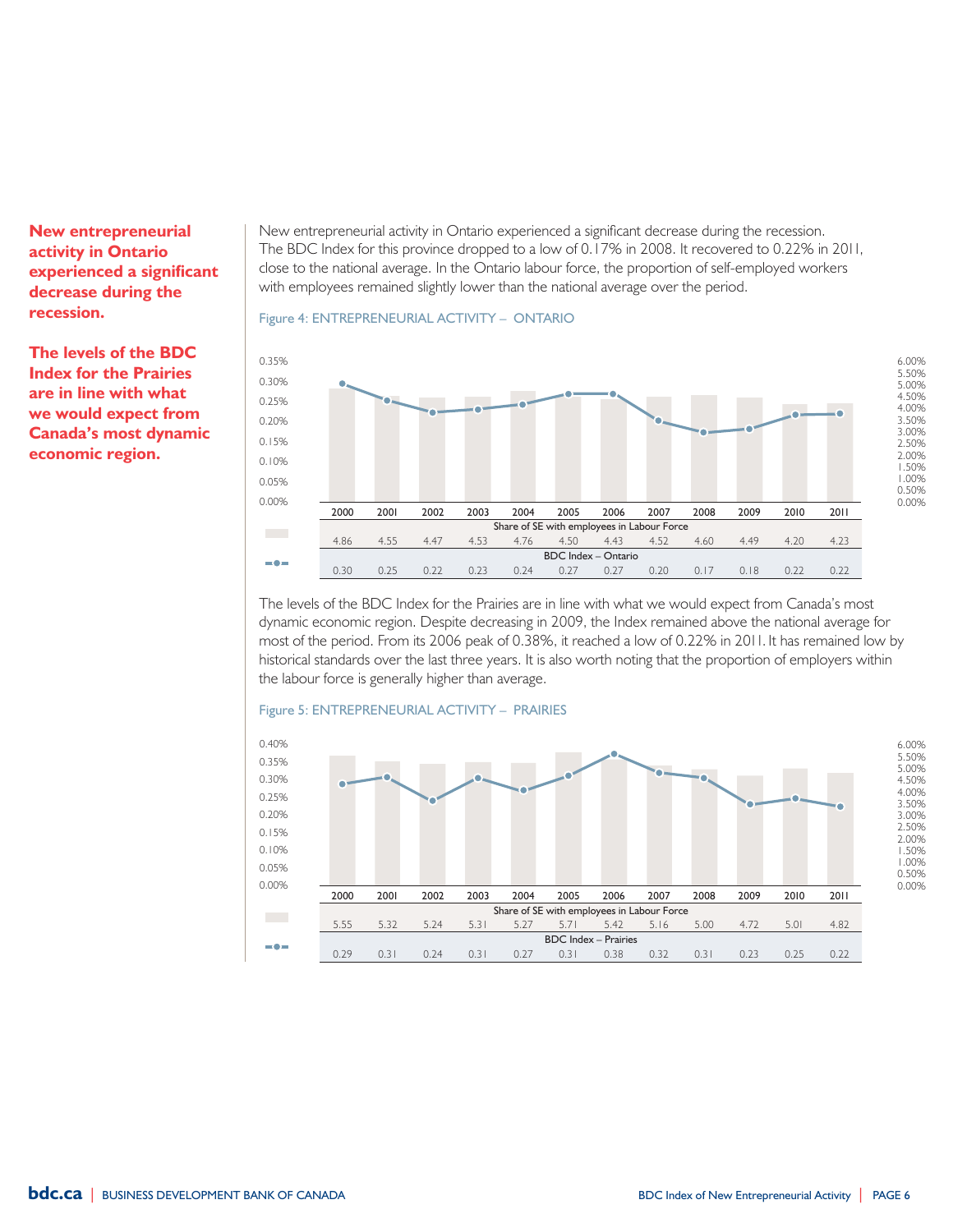**British Columbia is the most entrepreneurial region in the country. Indeed, the BDC Index for this province has evolved above the national average for most of the period.**

Not surprisingly, British Columbia is the most entrepreneurial region in the country. Indeed, the BDC Index for this province has evolved above the national average for most of the period. This is also reflected by a greater share of employers within the labour force than in other regions. These results are consistent with other statistics showing that the number of small businesses per capita in British Columbia is the second highest in the country, after Saskatchewan.<sup>1</sup>





To summarize, apart from British Columbians, most Canadians have been less entrepreneurial over the last few years. Furthermore, new entrepreneurial activities have not picked up since the recession. The evolution of the BDC Index shows that Ontario experienced the biggest slowdown of entrepreneurial dynamism during the recession. Not surprisingly, citizens in the Prairies and B.C. have shown a greater propensity to create new businesses.

The negative trends in new entrepreneurial activity have had an impact on the distribution of entrepreneurial individuals across the country. From 2000 to 2011, Quebec's share of entrepreneurs (self-employed individuals with employees) decreased by 2 percentage points, as shown in the Figures below. During the same period, the Prairies and British Columbia experienced an increase of one percentage point each in their respective shares.



1. Western Economic Diversification, BC Ministry of Jobs, Tourism and Innovation, and BCStats, *Small Business Profile 2011*, p.7.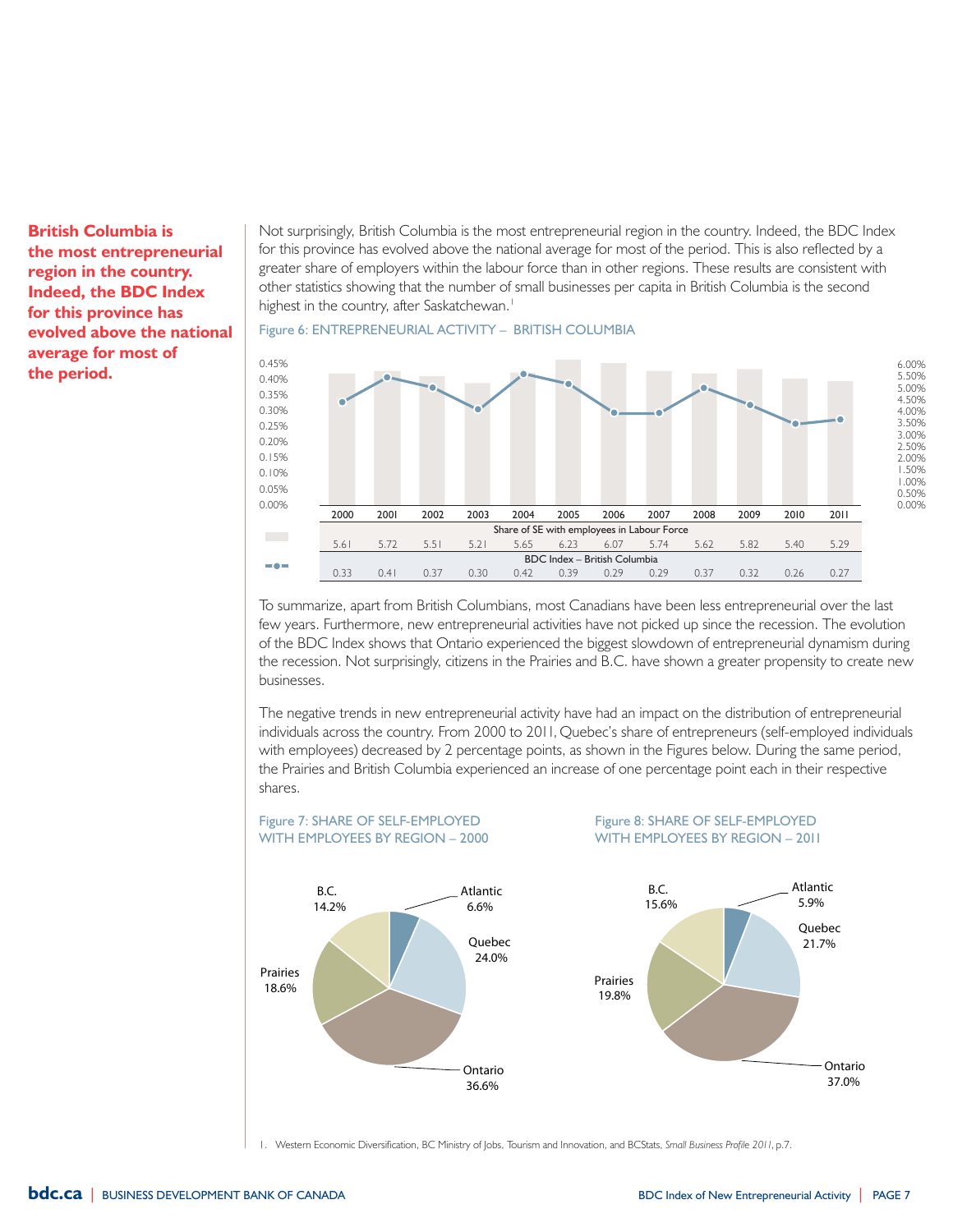

## NEW ENTREPRENEURIAL ACTIVITY<br>BY INDUSTRY

**In 2011, the industry posting the highest score in terms of new entrepreneurial activities was the construction sector, and the BDC Index reached 0.49% that year.**

**Canadians operating in the accommodation and food services industry are also more entrepreneurial than others.**

**Another dynamic industry is professional services.**

In which sectors are Canadians most likely to launch new businesses? In 2011, the industry posting the highest score in terms of new entrepreneurial activities was the construction sector, and the BDC Index reached 0.49%. While lower than the 0.65% level attained in 2005, it remained elevated compared to other industries. In addition, within the labour force, the share of self-employed workers with employees was 9.7% in 2011, much higher than the national average of 4.5%. However, this proportion has declined over the last few years.

Canadians operating in the accommodation and food services industry are also more entrepreneurial than others. The BDC Index for this industry reached 0.42% in 2011, greater than the national average of 0.23%. Nonetheless, it has experienced a significant decline since 2006, the year it attained 0.80%. The share of self-employed individuals with employees within the labour force, which has declined slightly, is now around the Canadian average.

Another dynamic industry is professional services. The BDC Index reached 0.38% in 2011. While lower than the 0.51% level reached in 2007, it is on an upward trend following its low of 0.23% in 2008. Furthermore, the proportion of employers within the labour force has remained stable and, at 8.6% in 2011, is much higher than average.

The BDC Index for the retail and wholesale trade sector was 0.21% in 2011, up from 0.14% in 2008. Over the years, new entrepreneurial activity in this sector has been close to the national average. The share of selfemployed individuals with employees declined over the past year to reach 4.9% in 2011, but remains at a level similar to the national average.

The health care and social assistance sectors have displayed lower levels of entrepreneurship dynamism, and the same can be said about the manufacturing sector. Over the last two years, the number of new independent workers with employees starting in manufacturing was too low to be reported. For the transportation and warehousing as well as other service industries, the BDC Index could not be calculated because their samples were too small to be statistically significant.<sup>1</sup>

<sup>1.</sup> BDC Index of "0" in the following graphs relate to the estimates that are removed (cannot be published) because they are below the threshold of reliability.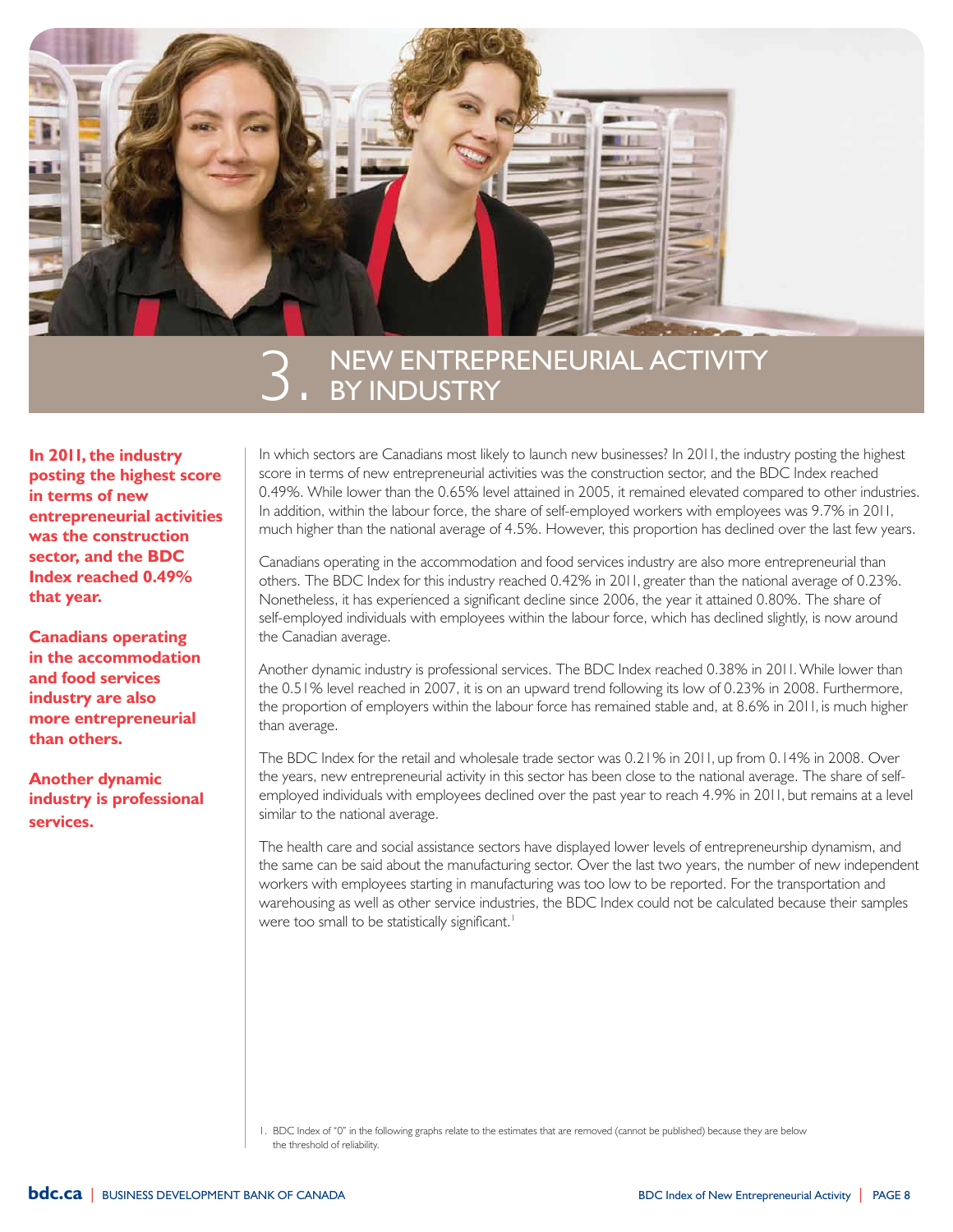

### Figure 9: ENTREPRENEURIAL ACTIVITY – CONSTRUCTION

### Figure 10: Entrepreneurial Activity – Accomodation and Food Services



### Figure 11: ENTREPRENEURIAL ACTIVITY - PROFESSIONAL SERVICES

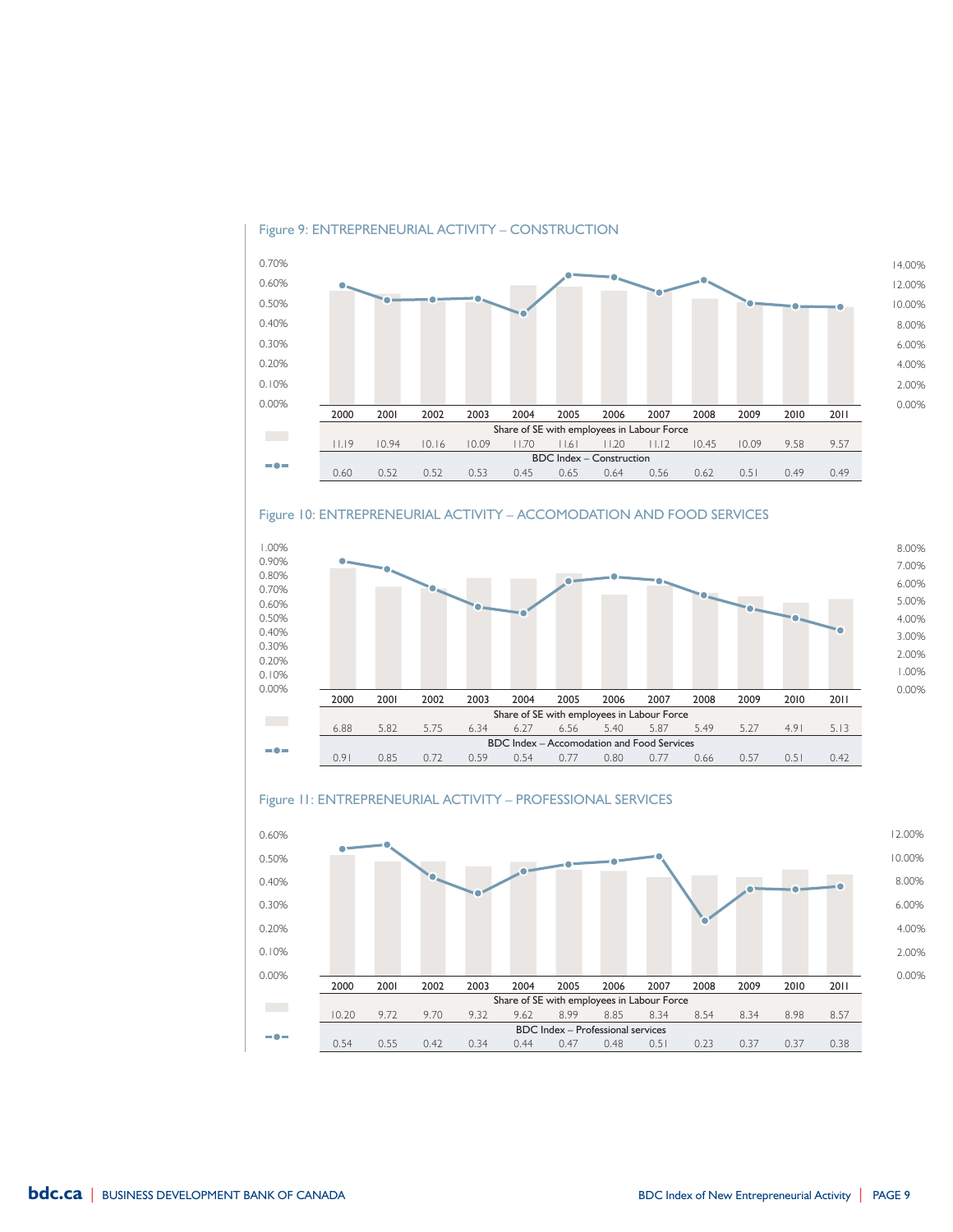

#### Figure 12: ENTREPRENEURIAL ACTIVITY - TRADE

### Figure 13: Entrepreneurial Activity – Health Care and Social Assistance





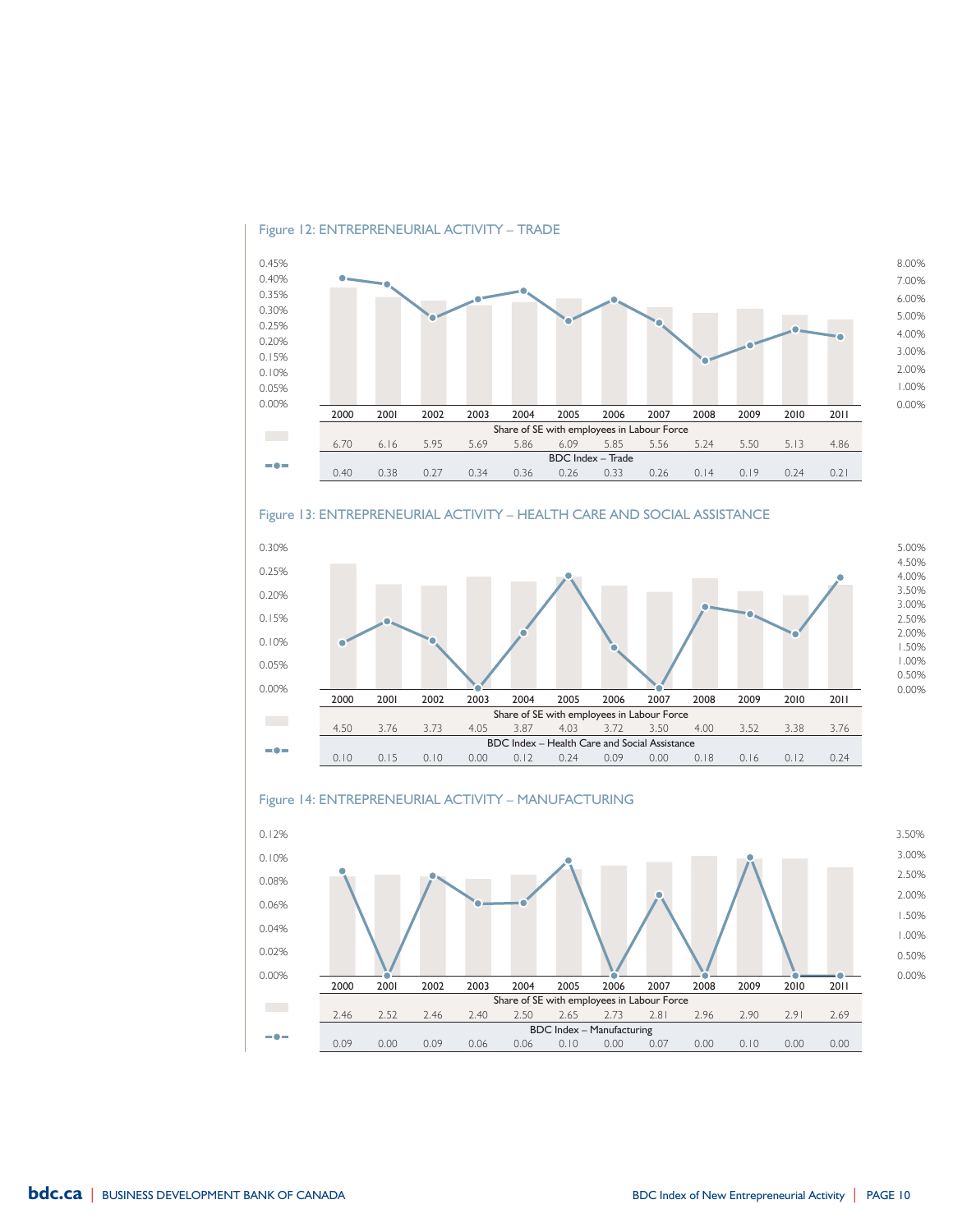

## NEW ENTREPRENEURIAL ACTIVITY<br>BY AGE

**Canadians aged 25 to 44 have a greater tendency to launch new businesses. However, while the BDC Index for this age group has remained the highest during most of the period, it declined to 0.28% in 2011 from a peak of 0.40% in 2006.** 

Canadians aged 25 to 44 have a greater tendency to launch new businesses. However, while the BDC Index for this age group has remained the highest during most of the period, it declined to 0.28% in 2011 from a peak of 0.40% in 2006. Furthermore, the share of employers within the labour force in this age group has also declined and, at 3.5%, is now below the national average of 4.5%.

Entrepreneurial activity within the 45 to 54 age group decreased sharply during the recession but has bounced back since. The BDC Index was 0.27% in 2011, very close to the 25 to 44 age category. The share of self-employed workers with employees within this age group has dropped slightly but remains much higher than the national average.

New entrepreneurial activity among Canadians age 55 or more traditionally has been and remains lower than for the two previously-mentioned age groups. It also decreased during the recession, followed by a bounce back, with a BDC Index of 0.17% in 2011. The labour force in this age category includes a much larger share of employers than the average. However, it has decreased over the years.

Entrepreneurship among youth, between 15 to 24 years old, has been extremely volatile. Individuals in this age category also account for the smallest proportion of independent workers with employees.

### Figure 15: ENTREPRENEURIAL ACTIVITY - 15 TO 24 YEARS OLD

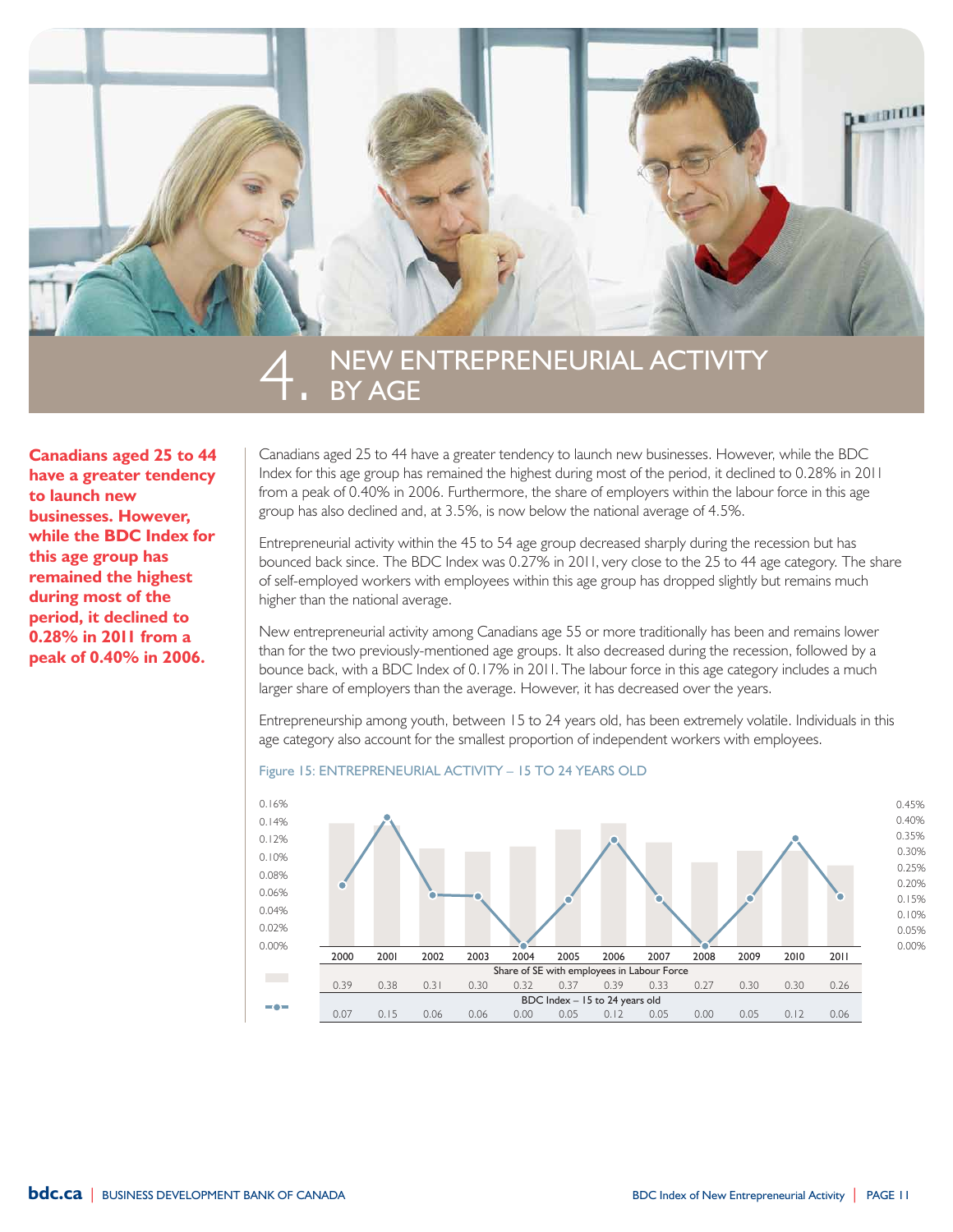### Figure 16: ENTREPRENEURIAL ACTIVITY - 25 TO 44 YEARS OLD



### Figure 17: ENTREPRENEURIAL ACTIVITY - 45 TO 54 YEARS OLD







2.00% 2.50% 3.00% 3.50% 4.00% 4.50% 5.00% 5.50% 6.00% 6.50% 7.00% 7.50% 8.00%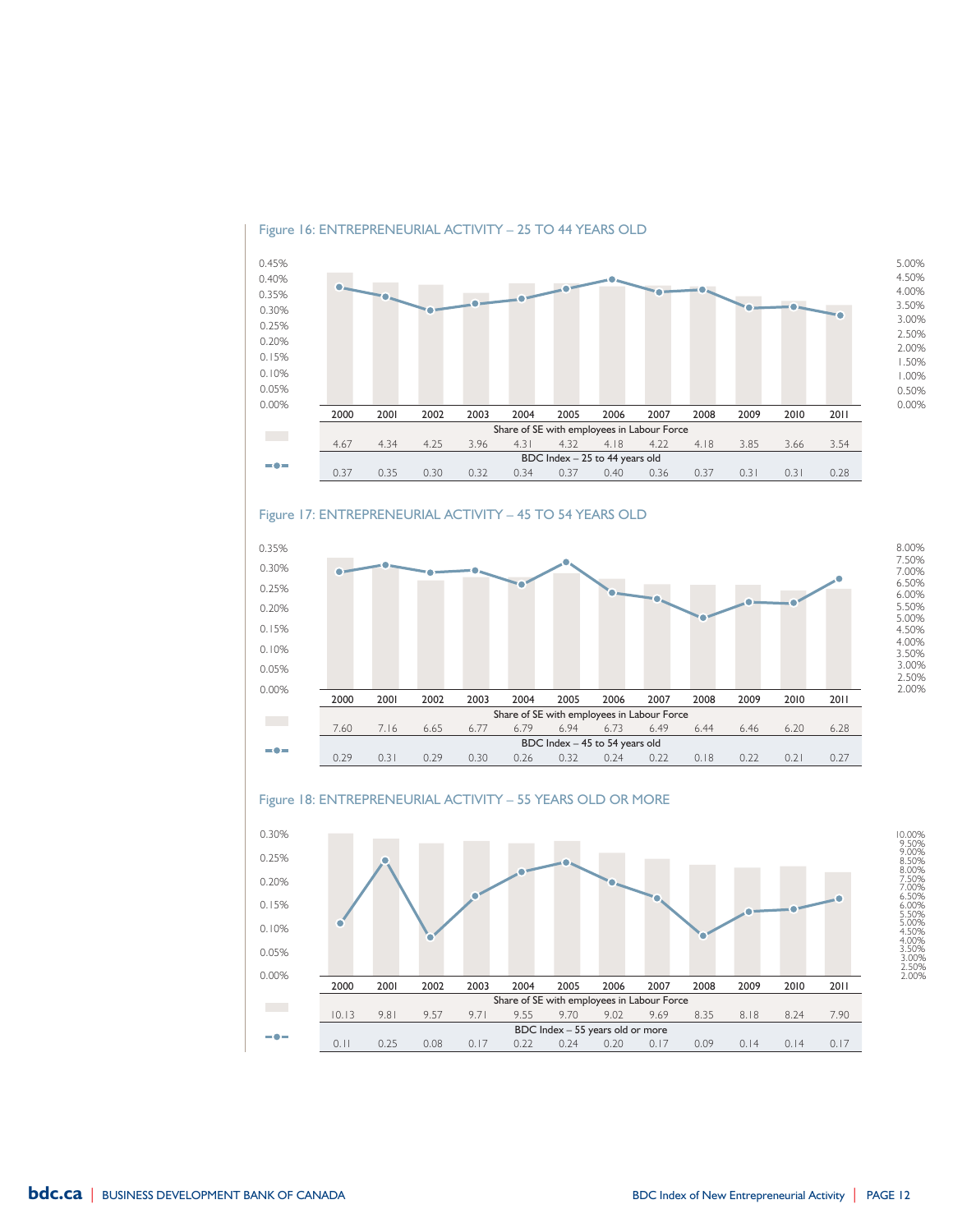

**Looking at the BDC Index by gender leads us to conclude that entrepreneurship remains a maledominated environment.**  Looking at the BDC Index by gender leads us to conclude that entrepreneurship remains a male- dominated environment. The BDC Index was much lower for women than men over the entire period, and reached a historic low of 0.14% in 2011. Traditionally, the share of female employers within the labour force has also been much smaller.

New entrepreneurial activity among men has experienced a decline since 2007 and, despite some improvement, has not recuperated the ground lost in recent years. However, at 0.31% in 2011, the BDC Index is two times higher for men than women. The share of male employers within the labour force has decreased but remains above the national average.

#### Figure 19: ENTREPRENEURIAL ACTIVITY - WOMEN





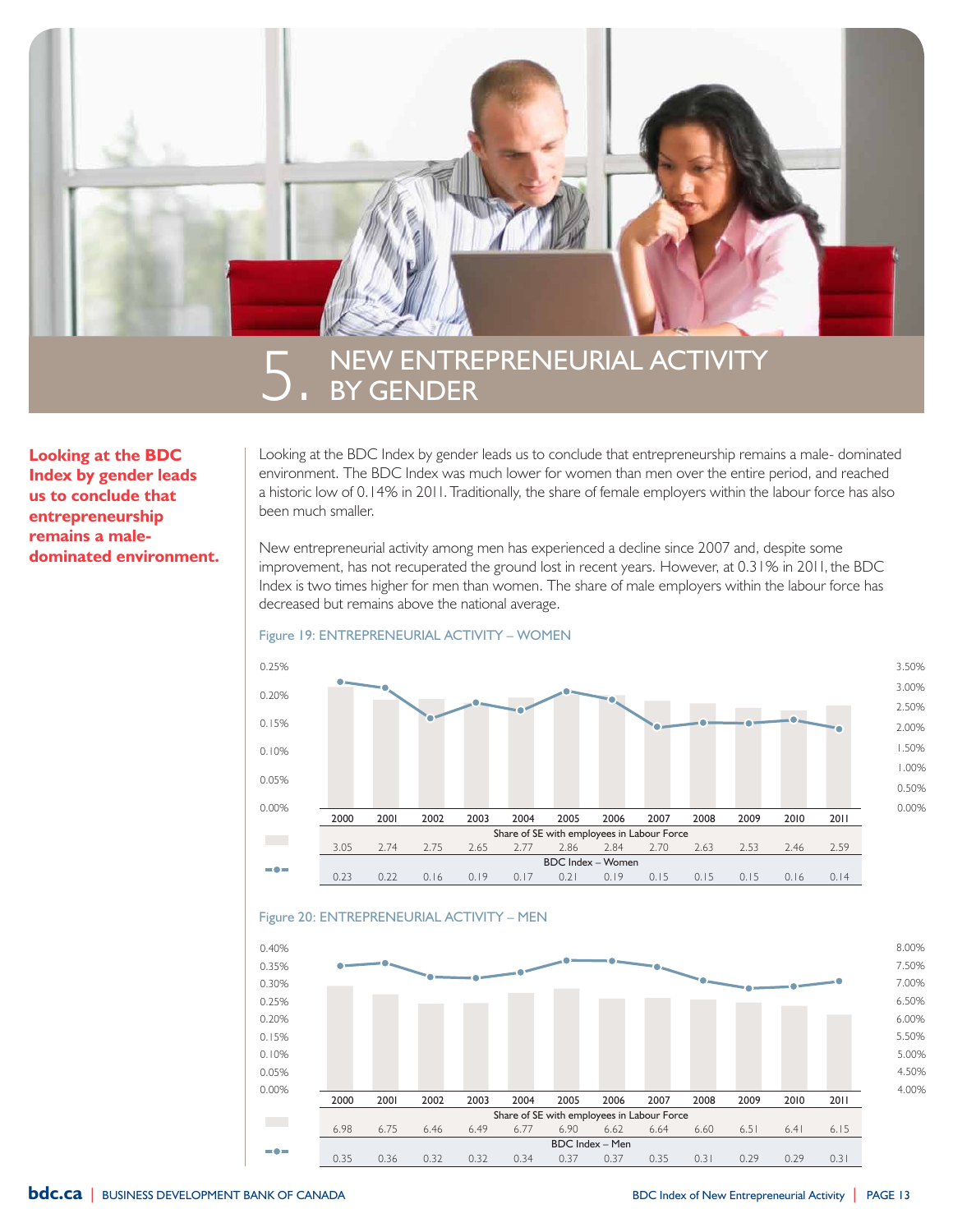

# NEW ENTREPRENEURIAL ACTIVITY<br>AMONG IMMIGRANTS

**The data shows that immigrants are much more entrepreneurial. The BDC Index for immigrants has been much higher for all years than for individuals born in Canada.**

We looked at whether there was a difference in the BDC Index between Canadian-born individuals and immigrants. Statistics Canada began publishing data in this regard in 2006, a long enough period to see a trend. The data shows that immigrants are much more entrepreneurial. While the BDC Index for immigrants has been much higher for all years than for individuals born in Canada, the share of immigrant employers within the labour force is also noticeably higher. In 2011, the BDC Index was 0.35% for immigrants compared to 0.20% for non-immigrants. For both categories, entrepreneurial activity has reduced since 2006, when the BDC Index was 0.47% for immigrants and 0.24% for non-immigrants.

### Figure 21: ENTREPRENEURIAL ACTIVITY - IMMIGRANTS





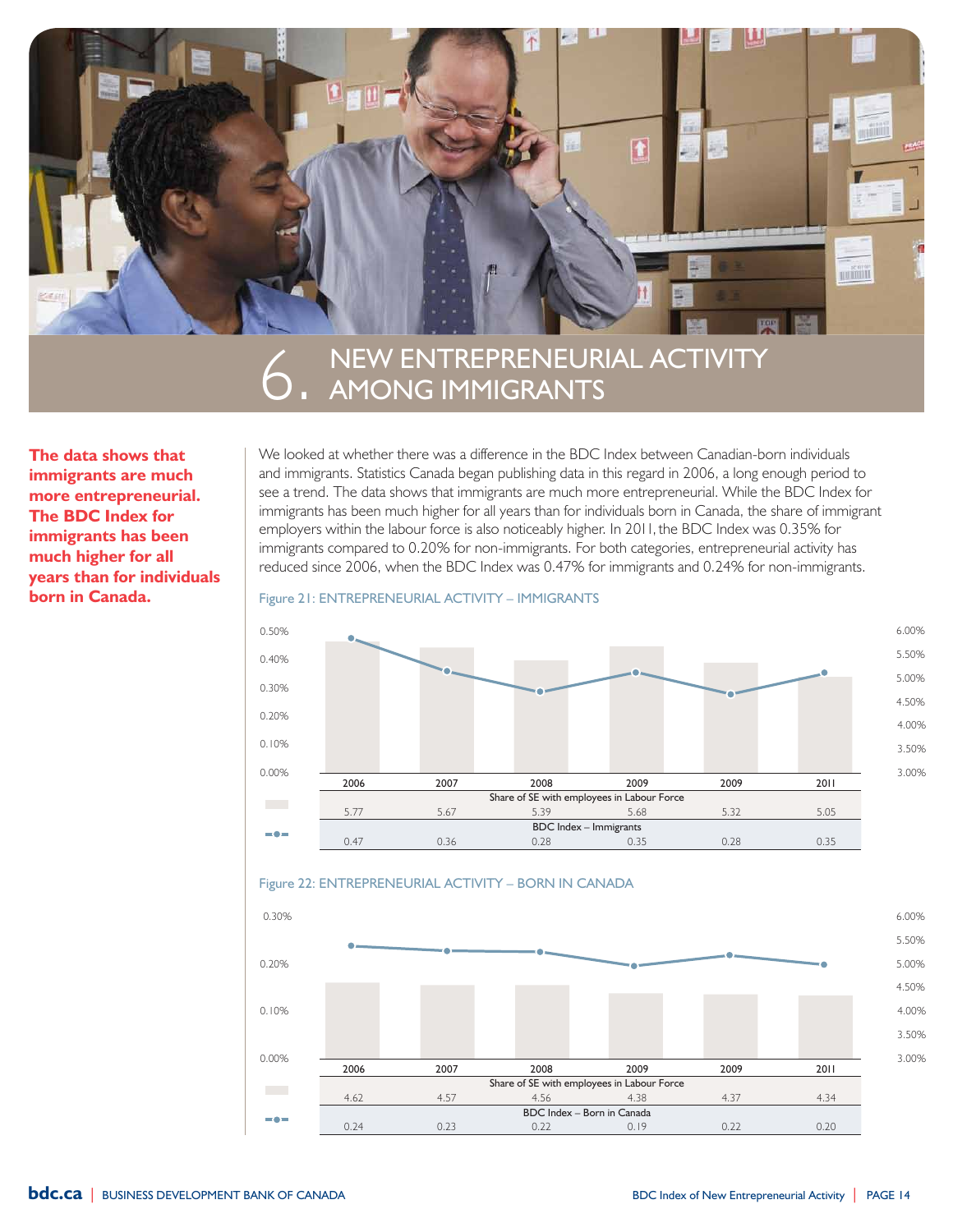## Conclusion

**Canadians who decide to become employers in any given year constitute the pool of new entrepreneurs in the country.**

Canadians who decide to become employers in any given year constitute the pool of new entrepreneurs in the country. Using Statistics Canada's Labour Force Survey (LFS), BDC was able to obtain this information and build an index of new entrepreneurial activity. This BDC Index represents the proportion of individuals, within the labour force, who became independent workers over the previous year AND had employees. Using the LFS allowed us to access reliable and timely data for various periods and regions, including the different characteristics of entrepreneurs.

In this report, we present the evolution of the BDC Index from 2000 until 2011. We also look at the variation by region, industry, age group and gender as well as for immigrants. Overall, we observed a reduction in the intensity of new entrepreneurial activity in recent years. Western regions are more dynamic than Central or Eastern Canada. The sectors where Canadians have a higher propensity to launch new ventures are construction, accommodation and food services, and professional services. While most new entrepreneurs are in the 25 to 44 age group, older citizens are now more likely to embrace entrepreneurship. Furthermore, men are much more likely than women to become entrepreneurs. Finally, we found that immigrants are more entrepreneurial than individuals born in Canada.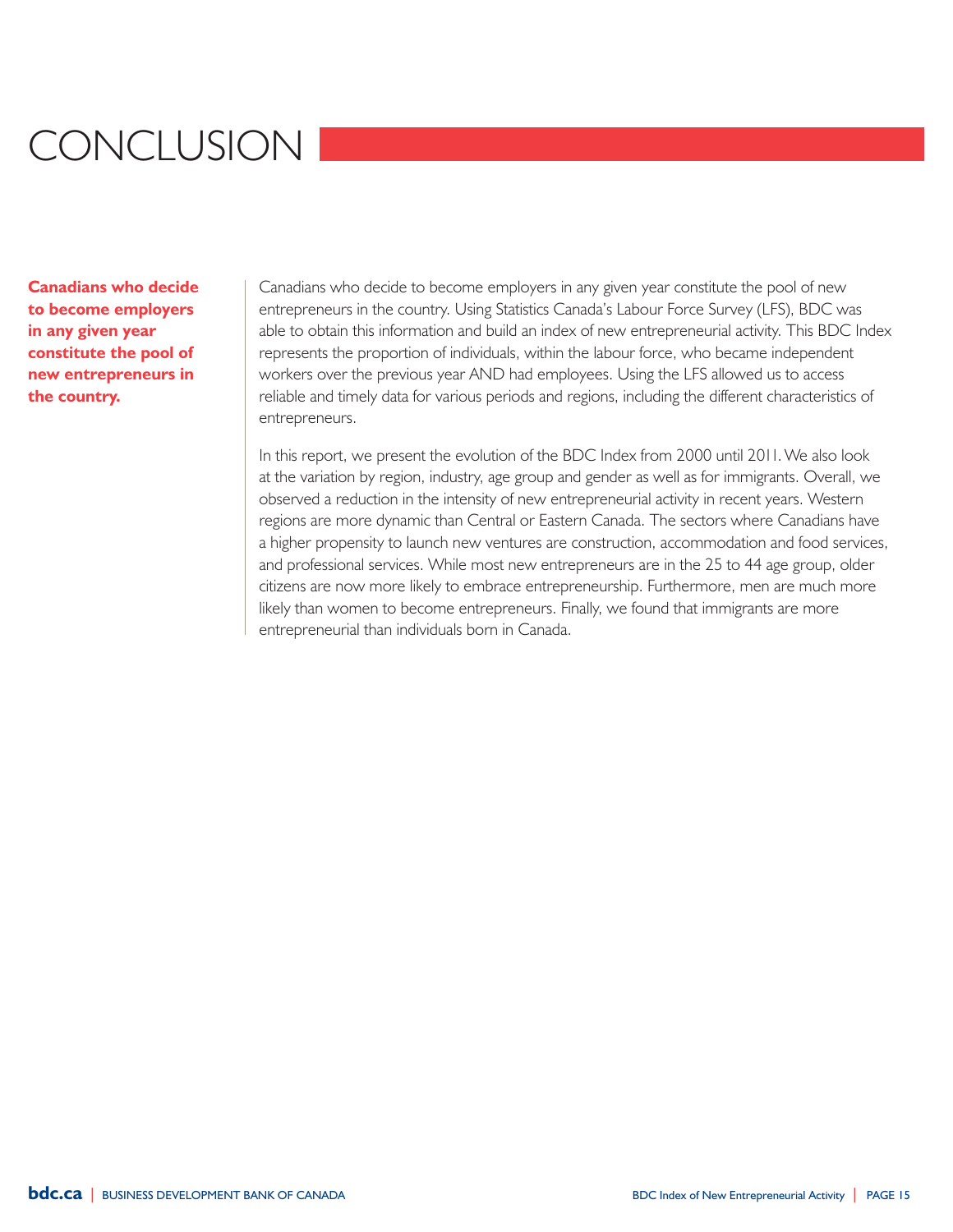### Appendix – Other Entrepreneurship Measures

### > **Kauffman Foundation –** *Kauffman Index of Entrepreneurial Activity*

The Kauffman Index<sup>1</sup> represents the percentage of the adult population (between ages twenty and sixty-four) that starts a business each month. Individuals who, for the first time, own businesses as their main job, with fifteen or more hours worked per week, are captured by the Index. These monthly entrepreneurial activity rates are then averaged to calculate an average monthly estimate for each year. The data source used is the Current Population Survey (CPS), the U.S. equivalent of Canada's Labour Force Survey. The Kauffman Index captures all new business owners, including those who own incorporated or unincorporated businesses and those who are employers or non-employers. In comparison, the BDC Index excluded non-employers, considering that most of them are independent workers who may not have the intention to build a firm.

### > **Global Entrepreneurship Monitor (GEM) –** *Total Early-Stage Entrepreneurial Activity (TEA)*

The TEA captures the percentage of adults between 18 and 64 years old who are actively involved in setting up a business or are currently owner-managers of a new business (up to three and a half years old). The TEA illustrates entrepreneurship at one point in time and the data is based on surveys of 140,000 adults (18 to 64 years of age) in 54 economies. Based on this survey, GEM estimated that 388 million entrepreneurs were actively engaged in starting and running new businesses in 2011. The last time Canada was included in the GEM report<sup>2</sup> was in 2006.

### > **Fondation de l'entrepreneurship –** *Quebec Entrepreneurial Index*

The *Fondation de l'entrepreneurship* developed and launched a survey which measures, in a given year, the rate of the population involved in the entrepreneurial process.<sup>9</sup> It includes the percentage of individuals who intend to start or take over a business and those that were actively involved in creating a business in the past 12 months. The survey, conducted by Léger Marketing, also measures the percentage of the population that owns a business and that closed a business in a given year. In 2012, 8.0% of Quebecers intended to start or take over a business, compared to 11.8% of residents of other provinces. In addition, 6.3% of Quebecers had actively been involved in creating a business over the past year, as opposed to 8.8% among other Canadians.

<sup>1.</sup> Kauffman Foundation, *Kauffman Index of Entrepreneurial Activity 1996-2011*, March 2011.

<sup>2.</sup> The GEM 2011 Global Report, January 2012.

<sup>3.</sup> Fondation de l'entrepreneurship, *Indice entrepreneurial québécois 2012*.